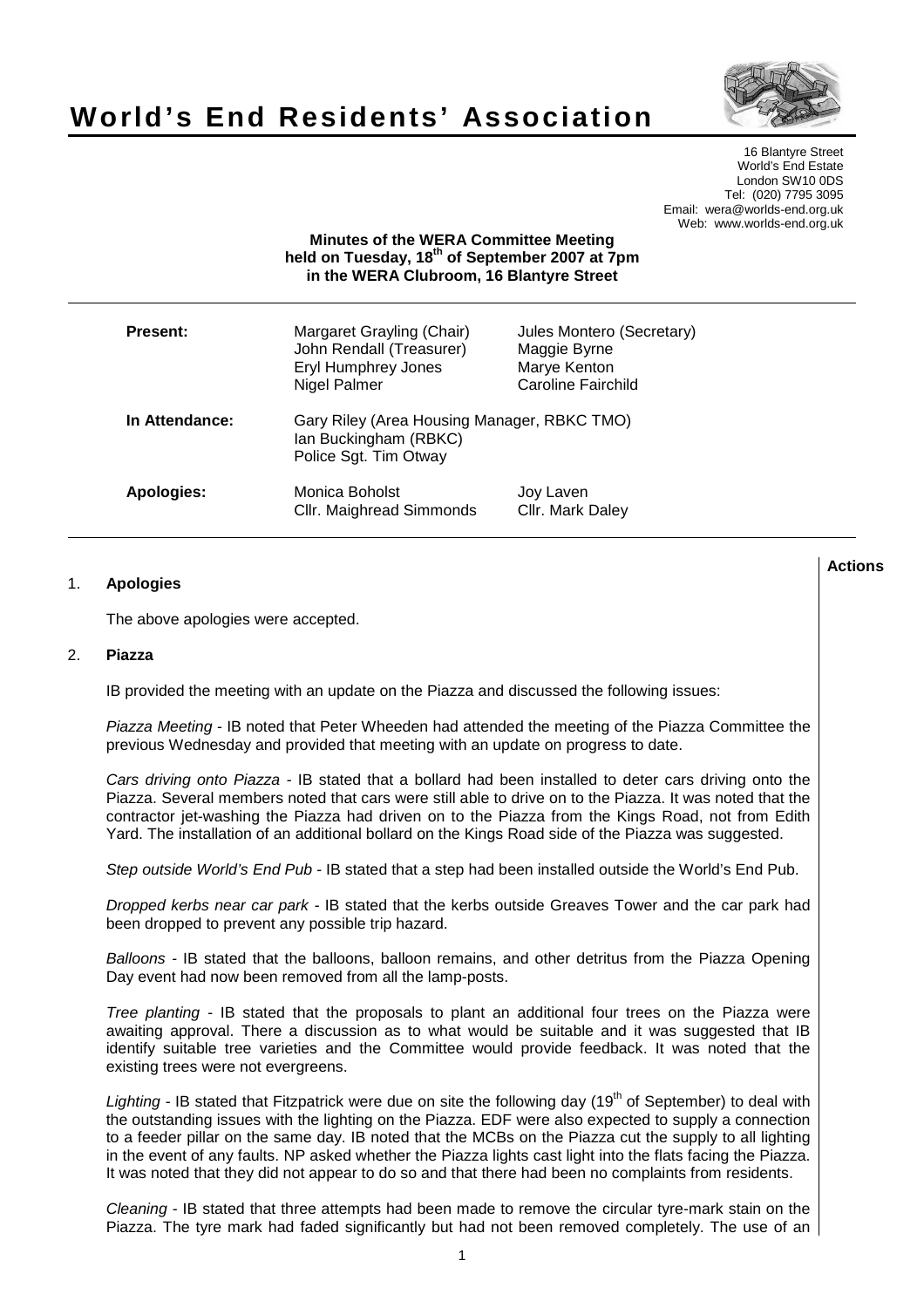abrasive was suggested, although it was noted that any damage to the surface had to be minimised.

Anti-Social Behaviour - IB stated that the bench between the World's End Pub and the Nursery was to be removed to deal with reported incidents of anti-social behaviour in the vicinity. A forthcoming review of street furniture along the Kings Road would decide whether it would be reinstated.

Edith Yard - IB noted concerns about the imposition of the Congestion Charge on Edith Yard. IB noted that exemptions for cul-de-sacs on the periphery of the Congestion Charge Zone boundary had been granted elsewhere in the borough, and that the Council would apply for an exemption for Edith Yard.

IB described the parking and loading restrictions that were currently in place in Edith Yard: double yellow lines indicated no parking and loading times were limited to 20 minutes. IB stated that loading times were to be extended to 40 minutes in the near future. It was noted that it did not appear that the restrictions were currently being enforced. JM asked whether any of these limits would impact TMO contractors, some of whom parked in Edith Yard. GR said he did not know.

Shop Fronts - IB stated that Council policy did not allow the installation of external shutters but suggested that commercial leaseholder wishing to redecorate/refurbish their shop-fronts should apply for planning permission. MB stated that the newsagent had applied for permission to renew the external shutters of their shop and had been turned down.

Tables and Chairs - IB stated that all of the commercial leaseholders would require the appropriate license/permission to have tables and chairs out on the Piazza, and noted that he believed that the Chelsea Theatre were in the process of applying for permission. It was also noted that Lisboa claimed that it had permission to place two tables (and chairs) outside their shop. IB stated that he would write to Lisboa instructing them to provide evidence of any permission granted. Several members expressed dissatisfaction with the current state of the Lisboa shop frontage/door.

Farmers Market - IB stated that as far as he was aware no applications to run a farmer's market on the Piazza had been received to date, but noted that someone expressing an interest in doing so had attended the Piazza Committee meeting the previous week.

Omega Passage - IB stated that they were currently investigating a number of lighting improvements to Omega passage and that SITA had been advised to clean the area.

Boiler Room Roof - JR noted that water had started to enter the boiler room below Edith Yard. IB noted a potential issue with a drainage channel located nearby and stated that he would investigate.

Car Park – IB stated that Fitzpatrick were no longer willing to clean the car park. The TMO would therefore arrange for a contractor to clean the car park, and Fitzpatrick would be recharged. GR stated that car park users would be notified in advance of the work (car park cleaned, floor sealed and waterproof joints replaced) taking place.

Edith Yard – EHJ noted water pooling in the middle of Edith Yard.

Drains – IB stated that Fitzpatrick had cleared out all the drains as part of the works, but noted that debris from the building's foul drain had made its way into the drains. EHJ noted that the drains were "too open" and allowed rubbish to fall in and accumulate.

Costing – NP asked whether the final cost of the works were known. IB stated that they were not – the contractor had yet to issue a final invoice.

#### 3. **Minutes of the Previous Meeting**

Minutes of the meeting held on the 10<sup>th</sup> of July 2007

Item 8 – EHJ queried whether the Committee had agreed to the installation of a dog toilet on the estate and that it would assist the TMO in consulting residents. It was agreed that the minutes were incorrect: the Committee had agreed that the TMO (**not** WERA) identify a suitable location for a dog toilet on the estate and that the TMO (**not** WERA) consult residents before its installation.

The minutes were otherwise approved as correct.

Minutes of the meeting held on the  $21<sup>st</sup>$  of August 2007

The minutes were approved as correct.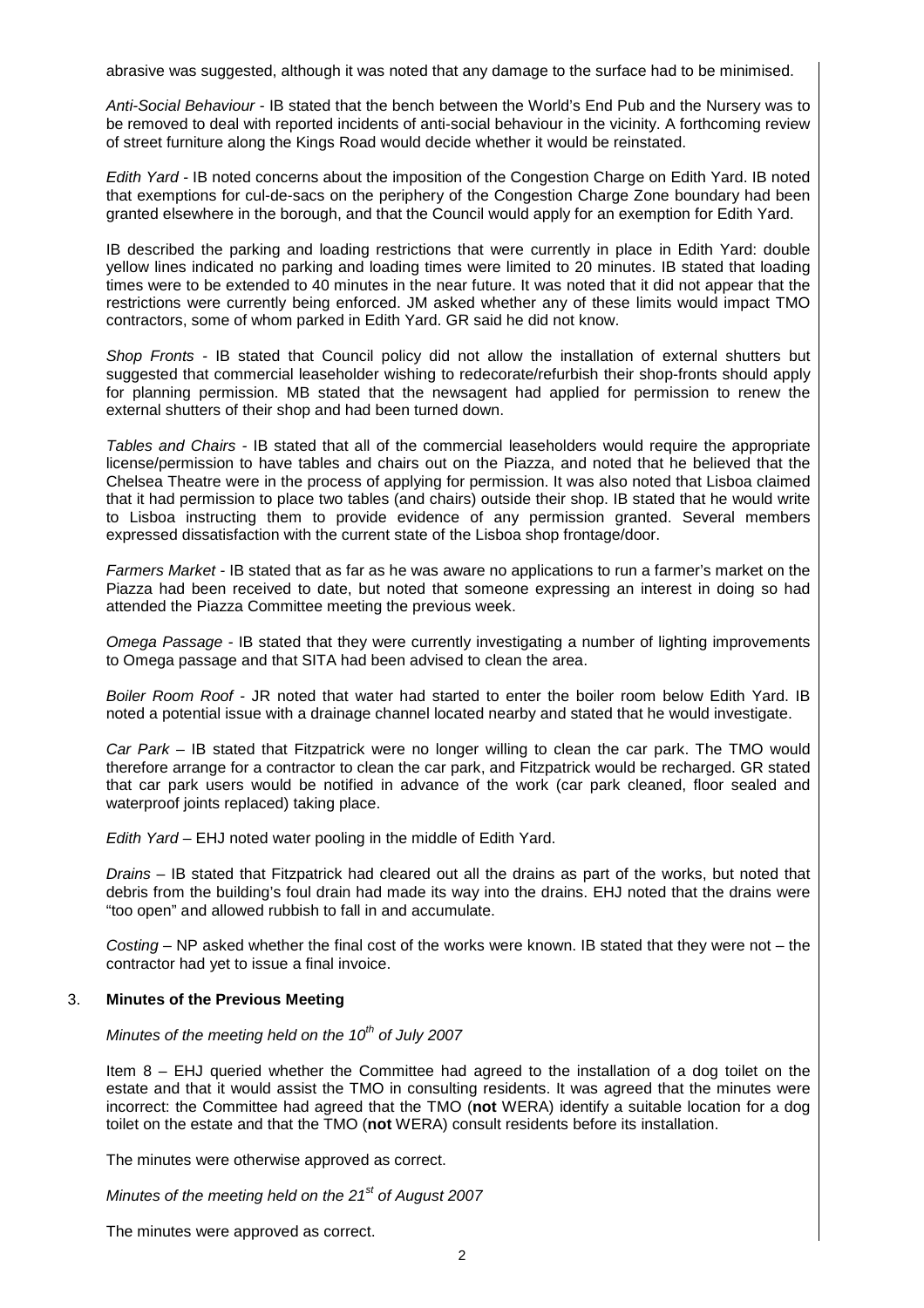## 4. **Matters Arising**

Minutes of the meeting held on the  $10<sup>th</sup>$  of July 2007

Item 8 – JM has advised the Under 5s playgroup that they could use the room on the date requested.

Minutes of the meeting held on the  $21<sup>st</sup>$  of August 2007

Item 7 – A letter had been sent to the Council identifying the affected properties.

Item 7 – GR had identified the person at the TMO dealing with the survey and provided JM with their contact details.

Item 8 – JM had informed CCPP that they could use the room on the dates requested.

## 5. **Manager's Update**

GR distributed a written report to the meeting and then provided the following updates:

Leaseholder Services Surgery - GR stated that the date of the surgery had now been changed to the first Thursday of the month (from the third Wednesday of the month).

ARB - GR stated that he had now received a quote from OCS for £15,000 to paint the tower landings. The costing would be discussed at the next ARB (scheduled for the 28<sup>th</sup> of November).

Caretaking Supervisor - It was noted that Neville O'Garro's last day as the Estate's Caretaking Supervisor had been the previous Friday, the 14<sup>th</sup> of September. GR stated that a decision concerning the long-term future of the post was to be made as part of the Neighbourhood Services Review (expected to be completed by December) but that the post would be filled in the interim. Internal recruitment had proved unsuccessful so the TMO was looking to appoint someone from an agency.

Signs - GR stated that the "no dogs" signs had been ordered but that he could not order any signs for the Piazza as the Council did not wish any signs to be installed there. EHJ asked whether an additional "no dogs" sign could be placed on the embankment side perimeter fence. GR said that he would contact EHJ to identify a suitable location once the signs had been delivered.

Car Park - GR stated that he had asked RBKC to remove an additional eight abandoned cars from the residents car park. GR noted that the CCTV proposals for the car park had been endorsed as being compatible with the system proposed for the rest of the estate. Colin Dawes (Asset Strategy Manager) was expected to take a decision as to whether the works should proceed shortly.

Cavity Insulation Survey - GR explained that the cavity-wall insulation survey which had taken place on the estate was part of a borough-wide feasibility study. JM stated that he had discussed the letter and the survey with Colin Dawes and the appointed consultant (from Brodie Plant Goddard). Valerie Sharples had been identified as the TMO project manager.

Heating - GR confirmed that the heating would be switched on the following day (19<sup>th</sup> September).

AOB - EHJ asked whether Faye Williams might be able to attend the next Committee meeting. GR said that he would ask her to do so.

#### 6. **Safer Neighbourhoods**

TO apologised for not having the latest crime statistics for the estate available.

TO described a dog attack on a 12 year old boy that had taken place on the Piazza on the  $6<sup>th</sup>$  of September. The dog had been identified as an Akita, known to be kept on the estate. TO described how, after much effort, the dog had been located (off the estate) impounded and a number of arrests made. TO noted that the dog would now be relocated to a kennel for observation. Its future was yet to be determined. TO thanked GR for the TMO's assistance in dealing with the incident.

TO then gave an overview of the Dangerous Dogs Act, noting that the section of the act that had allowed the Police to deal with the dog involved in the attack applied to all dogs and not just "dangerous breeds". A discussion followed where it was noted that muzzling was a particularly effective way of controlling potentially dangerous dogs.